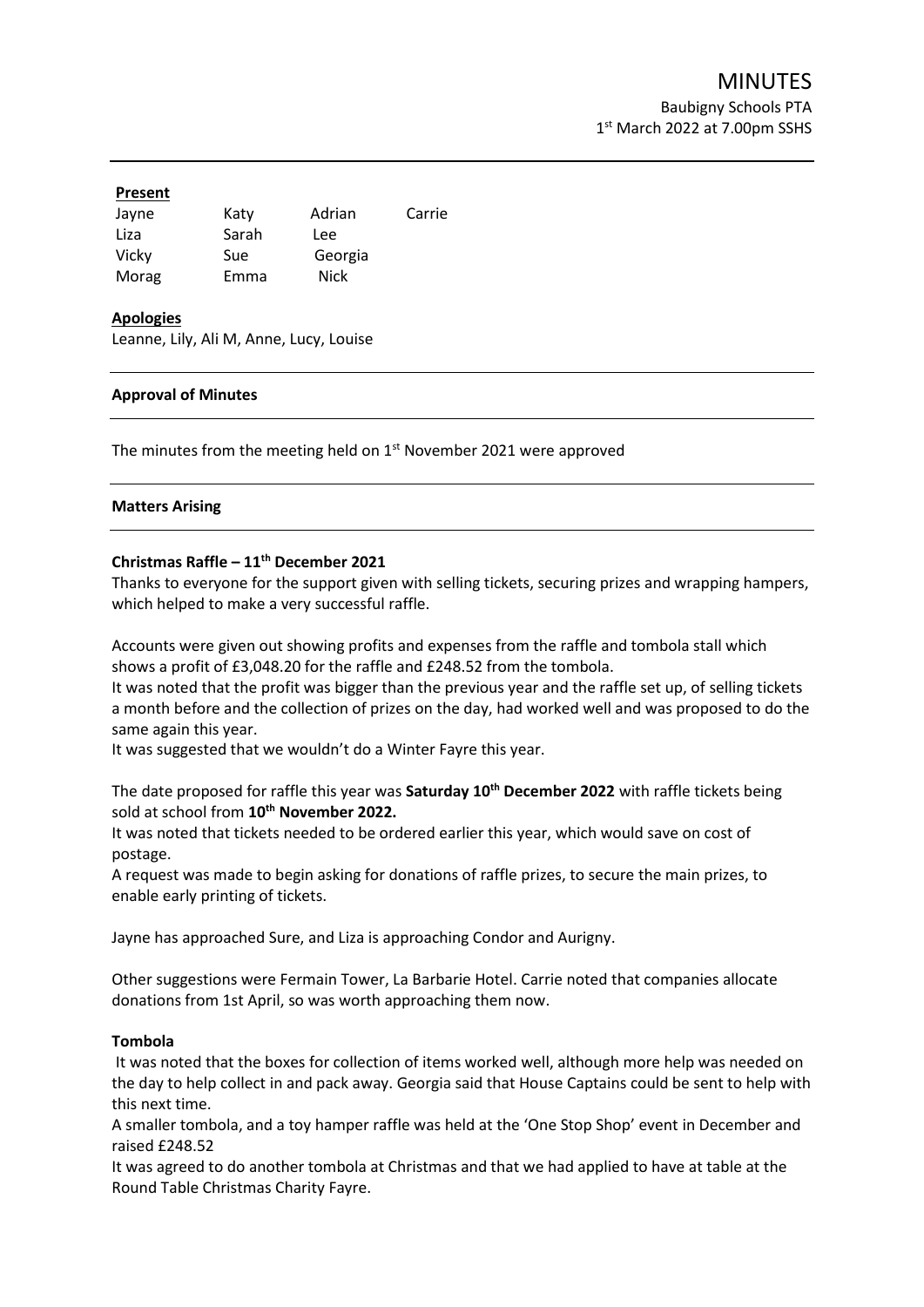Thank You cards were sent out to all businesses and companies for their donations of prizes for the raffle.

It was noted that we had overlooked sending a thank you card to G4S for the boxes although a thank you email had been sent.

### **Parentkind**

The yearly fee has been paid which covers our liability insurance

# **PTA Cupboard**

A request was made for the PTA cupboard to have a keycode lock put on, to enable easier access. Vicky and Adrian will look in to this and the PTA offered to cover the cost of fitting the lock.

# **Prom and Leavers Meal**

It was agreed that PTA would donate **£5** per head for the students attending SSHS Prom (approx 70 students) and Le Murier Leavers Meal (approx. 11 students) this year. It was also agreed that the PTA would fund the cost of a ticket for any student who would potentially miss out on attending these events due to the cost. Teachers would use their discretion and let the PTA know if they needed us to fund any tickets.

Liza also advised that we had secured a balloon arch and balloon table decorations for the event from Little Divas/Let's Party, for free. Liza would liaise with Georgia to arrange for the students to meet with the company. Liza would also liaise with Le Murier to arrange decorations for the Leavers Meal.

It was requested that the students and parents would know that the PTA were donating money towards the events.

Vicky suggested that it could be written on the ticket and also that the company donating the balloon decorations could also be mentioned on the ticket.

### **Bank account / Funding requests**

The new bank signatories are in the process of being sorted. The balance was noted as being £11,510.01 but there was an outstanding cheque for £99.12 which would bring the total to £11,410.89 There were no funding requests.

### **Future Fundraising Events**

After discussion it was agreed that we would hold another fundraising event in the summer term, as at present we have a healthy bank account, so no immediate rush. Suggested events were: **Car boot Quiz (with jacket potatoes and fillings)** Jayne would approach Craig to find out costs **Bingo Afternoon Tea Beetle Drive**